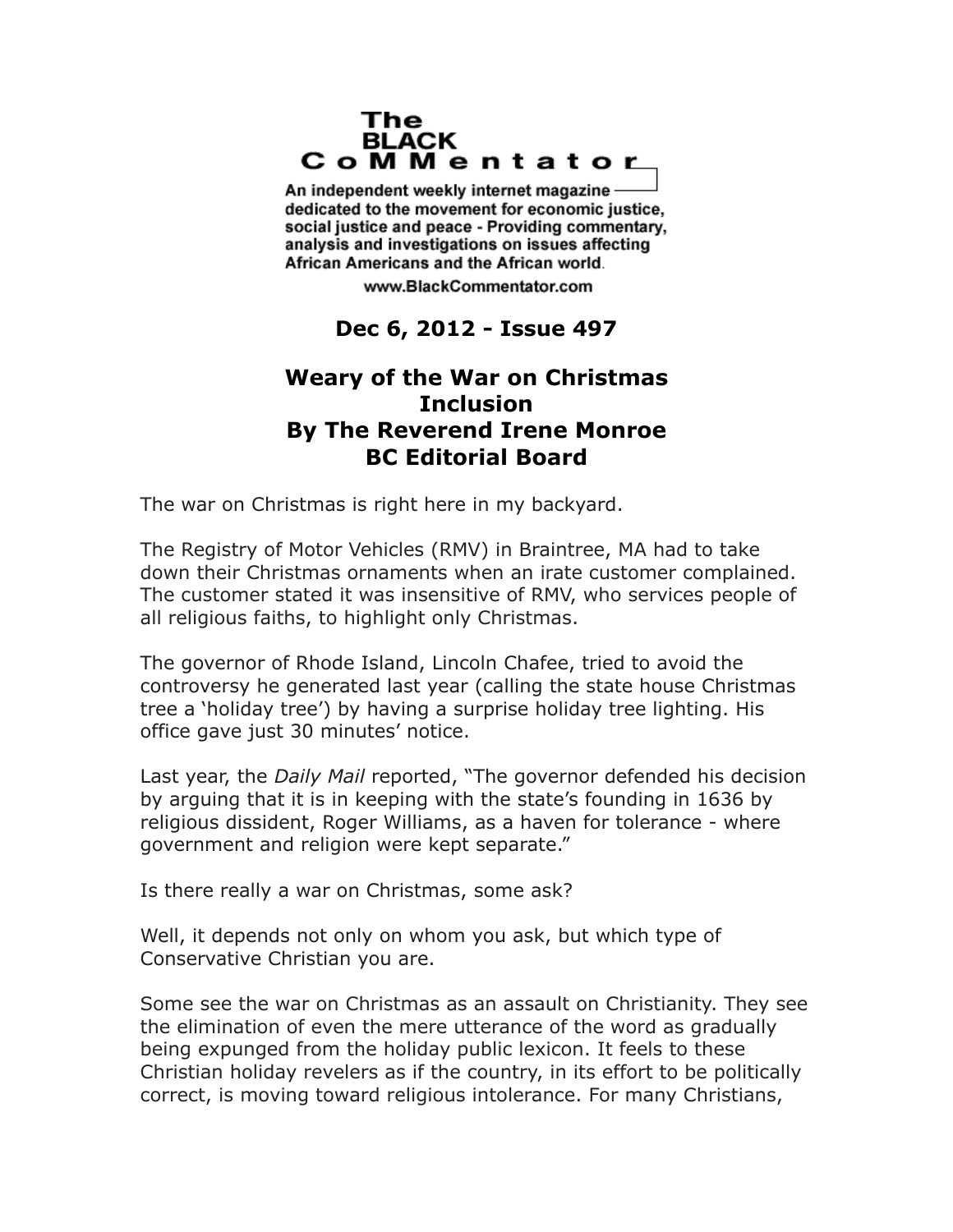this is one of their high holy holidays, and it's their religious bedrock that not only anchors them in their faith but also shapes and governs them in their view of the world.

The author and Christian apologist, C.S. Lewis, eloquently captured this essence when he wrote in his 1945 essay *Is Theology Poetry?,* "I believe in Christianity as I believe that the sun has risen: not only because I see it, but because by it I see everything else."

The political correctness concerning how, in public, to inclusively greet and speak about this holiday season borders on fanatical. What will this war on words lead to?

In an email exchange about this war of words, a friend from North Carolina wrote, "It's a Xmas tree for me and holiday tree doesn't cut it. This PCness feels like it's over the top. Next will be the word 'Easter'... And what about 'Saint' as in St Patrick Day...a big deal in Boston."

Using political and economic clout to cripple stores for not showing commercial deference solely to Christmas, desecrates the character of our multicultural holiday season. In the 1970s, Evangelical Christians were so outraged by the secularization and commercialism of Christmas that they were protesting to "put Christ back into Christmas." But now they want more commercialism for Christ, thus extolling materialism as piety as we see these churches' radical shift from the pew to the marketplace.

In 2009, the American Family Association boycotted Target for using "Happy Holidays" in its advertising. The Catholic League that year boycotted Walmart, and Bill O'Reilly promoted his "Christmas Under Siege" campaign that polices stores using the phrase "Happy Holidays." William Donahue of the Catholic League told MSNBC's Joe Scarborough that the problem is "secular Jews who hate Christianity in general and Catholicism in particular." Pat Robertson said on his *700 Club* television show that the problem is Muslims.

"Secular progressives are driving this movement," Bill O'Reilly said. "They don't want it as a federal holiday, they don't want any message of spirituality or Judeo-Christian tradition because that stands in the way of gay marriage, legalized drugs, euthanasia, all of the greatest hits on the secular progressive play card. If they can succeed in getting religion out of the public arena..."